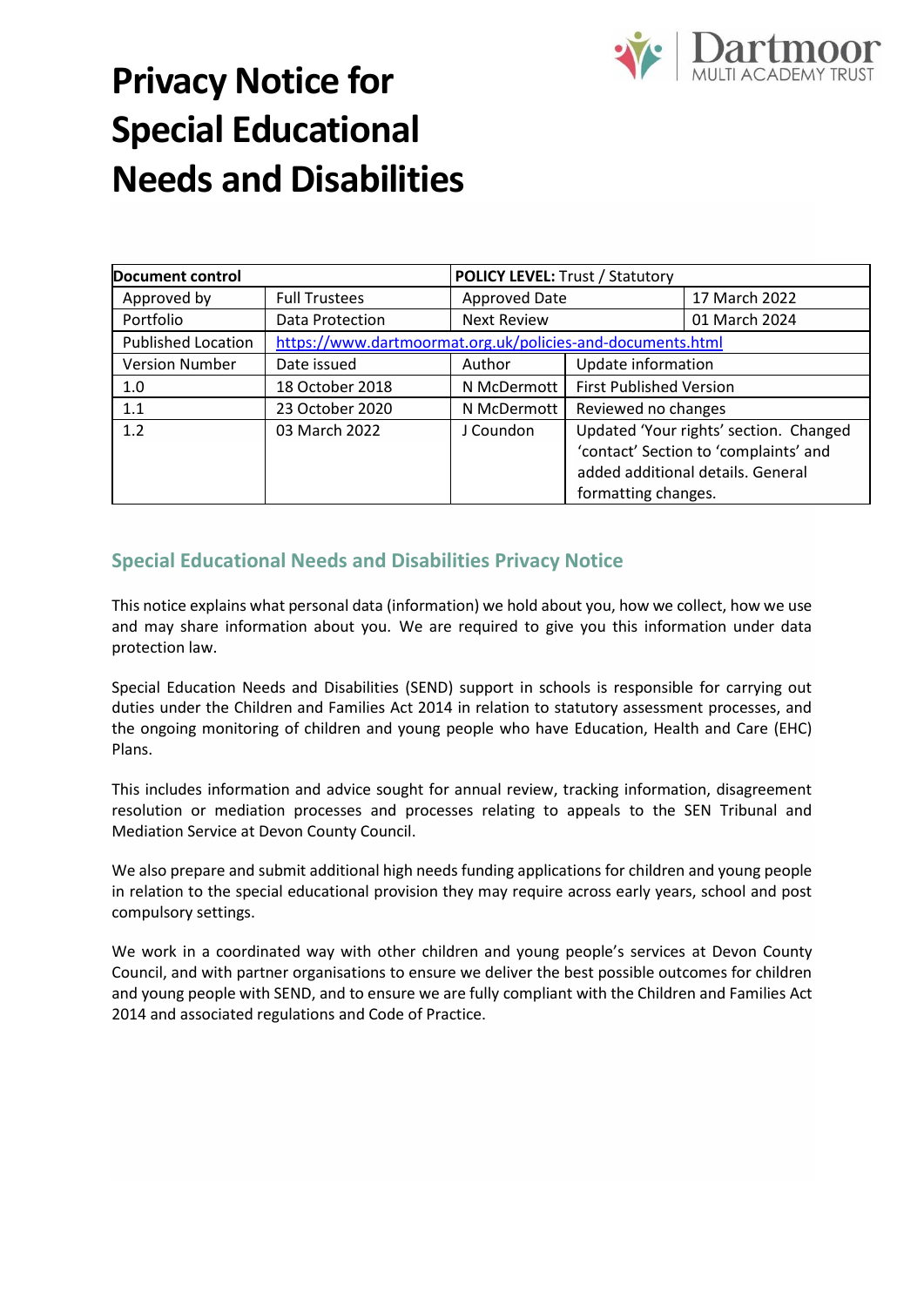

## **Personal information we collect and use**

We collect information from parents or carers for children and young people below and within statutory school age, and from young people themselves if they are aged 16 or over and no longer in compulsory education.

## **Information collected by us**

In the course of assessing and planning SEND support, and providing the most suitable educational provision, we collect the following personal information when you provide it to us:

- personal information (such as name, address, contact details, date of birth, parent/carer name(s) and contact details, gender)
- details of special educational needs and disabilities
- ethnicity
- information about physical or mental health

We also obtain personal information from the following other sources:

- other organisations or teams that can provide us with advice and information (such as Adult or Children's Social Services, educational psychologists, mental health services, doctors, school nurses and other NHS providers)
- schools or post-16 settings currently or previously attended
- early education providers currently or previously attended (such as nurseries, pre-schools, childminders)

#### **How we use your personal information**

We use your personal information to:

- identify your child's SEND needs
- clarify the child or young person's needs
- identify the support they require which will help them to achieve their outcomes
- know who we need to speak to, so we can ask them to send us information and advice relating to your child
- make decisions about whether to request a statutory needs assessment or issue an Education, Health and Care (EHC) Plan
- make decisions about the content of an EHC Plan including outcomes, placement and provision
- support the ongoing monitoring of the provision specified in an EHC Plan where one is issued
- inform EHC Plan annual review and monitor your child's progress
- support disagreement resolution or mediation processes and processes relating to appeals to the Special Educational Need and Disability Tribunal (SENDT)
- make decisions about whether to request additional funding to the setting where your child is educated (such as High Needs Funding and Early Years SEN Inclusion Funding)
- help to resolve any disagreements
- enable coordinated working with other teams and organisations
- evaluate and quality assure the services we provide
- inform future commissioned services and educational placements requirements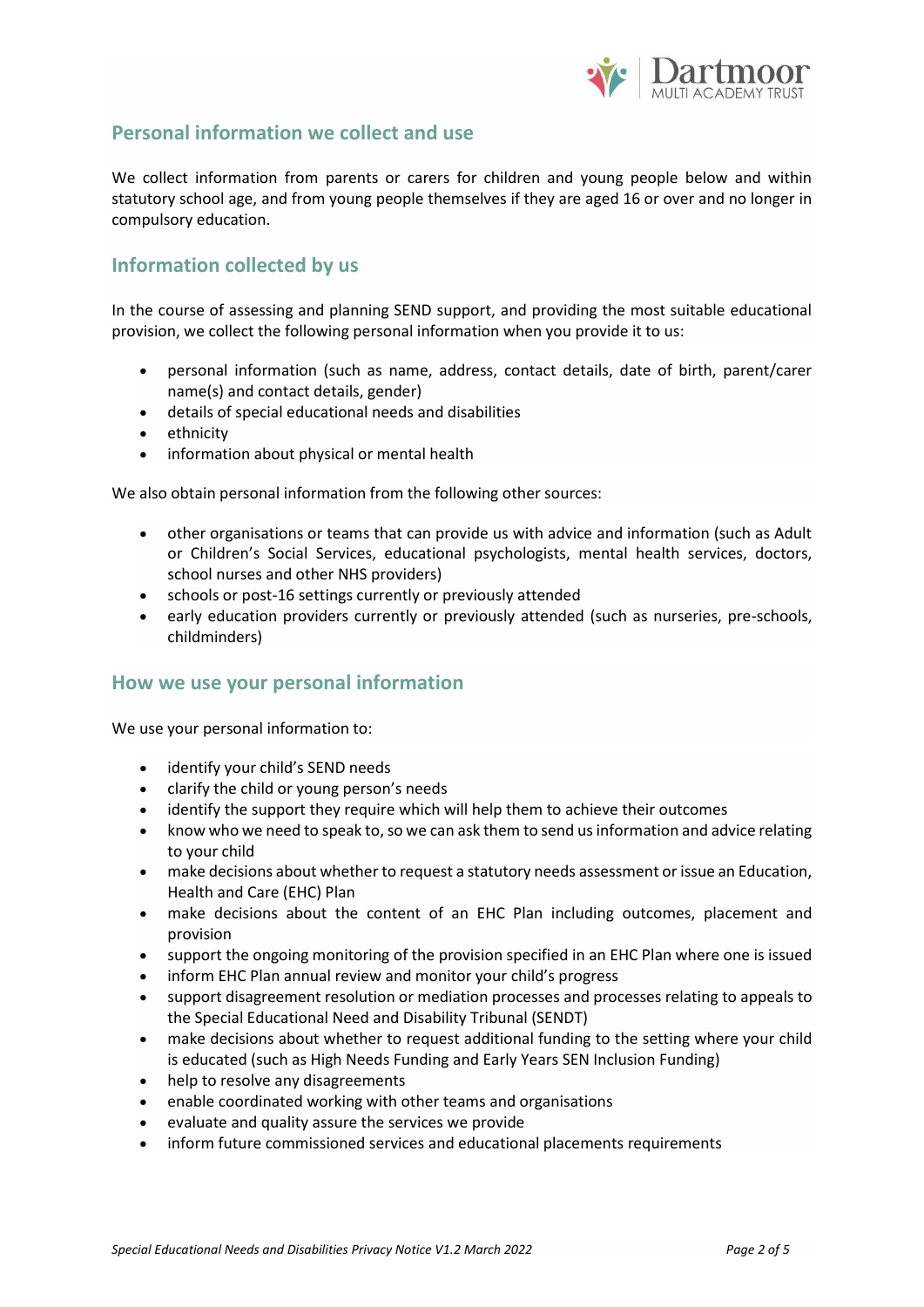

### **How long your personal data will be kept**

We keep children and young people's information from their date of birth until they reach the age of 25. After this time the information is archived or securely destroyed. Information shared with partner agencies will be held in accordance with their Data Retention schedules.

#### **Reasons we can collect and use your personal information**

We collect and use pupil information to comply with our legal obligations as outlined in the Children and Families Act 2014*,* and to carry out tasks in the public interest. If we need to collect special category (sensitive) personal information, we rely upon reasons of substantial public interest (equality of opportunity or treatment), for social security or social protection law, and for the establishment, exercise or defence of legal claims whenever courts are acting in their judicial capacity. In situations where the safety and protection of the individual are of paramount importance, we will share information under the lawful basis of vital interests.

#### **Who we share your personal information with**

- teams within the Dartmoor Multi Academy Trust and the local authority working to improve outcomes for children and young people
- commissioned providers of local authority services (such as education or health services)
- schools, colleges and early years providers as well as wider education or training providers
- local multi-agency forums which provide SEND advice, support and guidance
- educational Psychologists
- partner organisations where necessary, which may include NHS teams, health visitors, midwives, district councils, housing providers, Police, school nurses, doctors and mental health workers
- other local authorities and social care or health providers outside of the Local Authority
- Department of Education
- providers of independent advice and guidance (such as contracted SEND consultants)
- mediation services

We share information that we have gathered as part of a statutory needs assessment to identify the setting to be named in section I of a child or young person's EHC Plan (this includes consulting in accordance with parental or young person choice as well as with those providers we feel would be suitable). We share information to resolve disagreements as part of formal and informal processes in relation to mediation, Ways Forward meetings or formal appeals through the Special Educational Needs and Disability Tribunal

We will share personal information with law enforcement or other authorities if required by applicable law.

#### **Your rights**

You also have the right to:

- be informed about the collection and use of your personal data
- rectification, i.e., to have inaccurate personal data rectified, or completed if it is incomplete
- erasure, often known as the 'right to be forgotten'; however this does not apply where, amongst other things, processing is necessary to comply with a legal obligation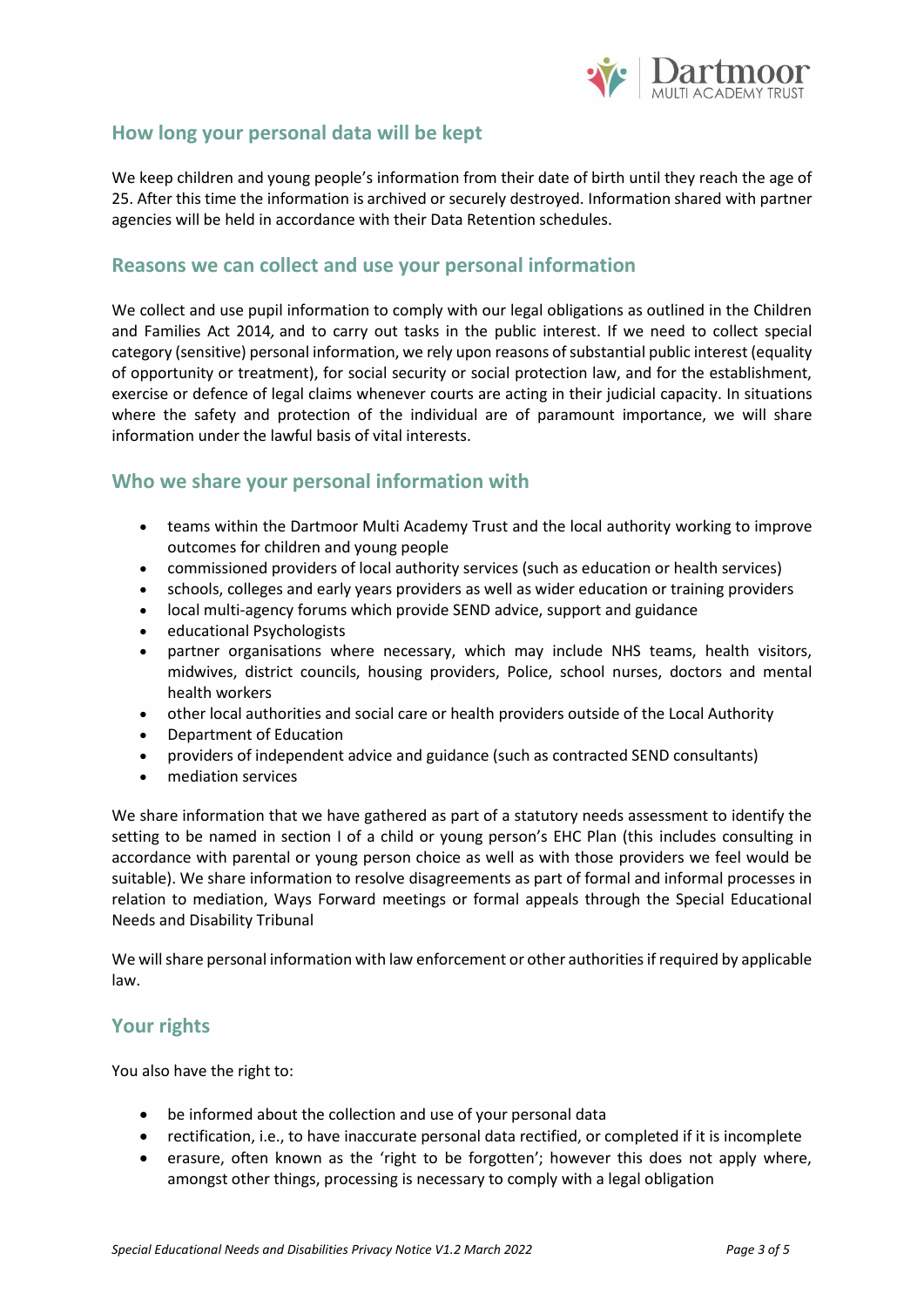

- restrict processing, although, as above this is a limited right.
- object; though other than for marketing purposes, this is also limited as above.
- object to decisions being taken by automated means, although these are not currently relevant
- Where we rely on your consent to process your data, you have the right to revoke that consent
- a right to seek redress, either through the ICO, or through the courts

We will always seek to comply with your request however we may be required to hold or use your information to comply with legal duties. Please note, your request may delay or prevent us delivering a service to you.

For further information about your rights, including the circumstances in which they apply, see the [guidance from the UK Information Commissioner's Office \(ICO\)](https://ico.org.uk/) on individuals' rights under GDPR.

#### **Keeping your personal information secure**

We have appropriate security measures in place to prevent personal information from being accidentally lost or used or accessed in an unauthorised way. We limit access to your personal information to those who have a genuine business need to know it. Those processing your information will do so only in an authorised manner and are subject to a duty of confidentiality.

We also have procedures in place to deal with any suspected data security breach. We will notify you and any applicable regulator of a suspected data security breach where we are legally required to do so.

## **Complaints**

We take any complaints about our collection and use of personal information very seriously.

If you think that our collection or use of personal information is unfair, misleading or inappropriate, or have any other concern about our data processing, please raise this with us in the first instance.

To make a complaint, you can contact our data protection officer on:

Email [dpo@dmatschools.org.uk](mailto:dpo@dmatschools.org.uk) Phone: 01629 532888 Room 396, North Block, County Hall, Smedley Street, Matlock, Derbyshire, DE4 3AG